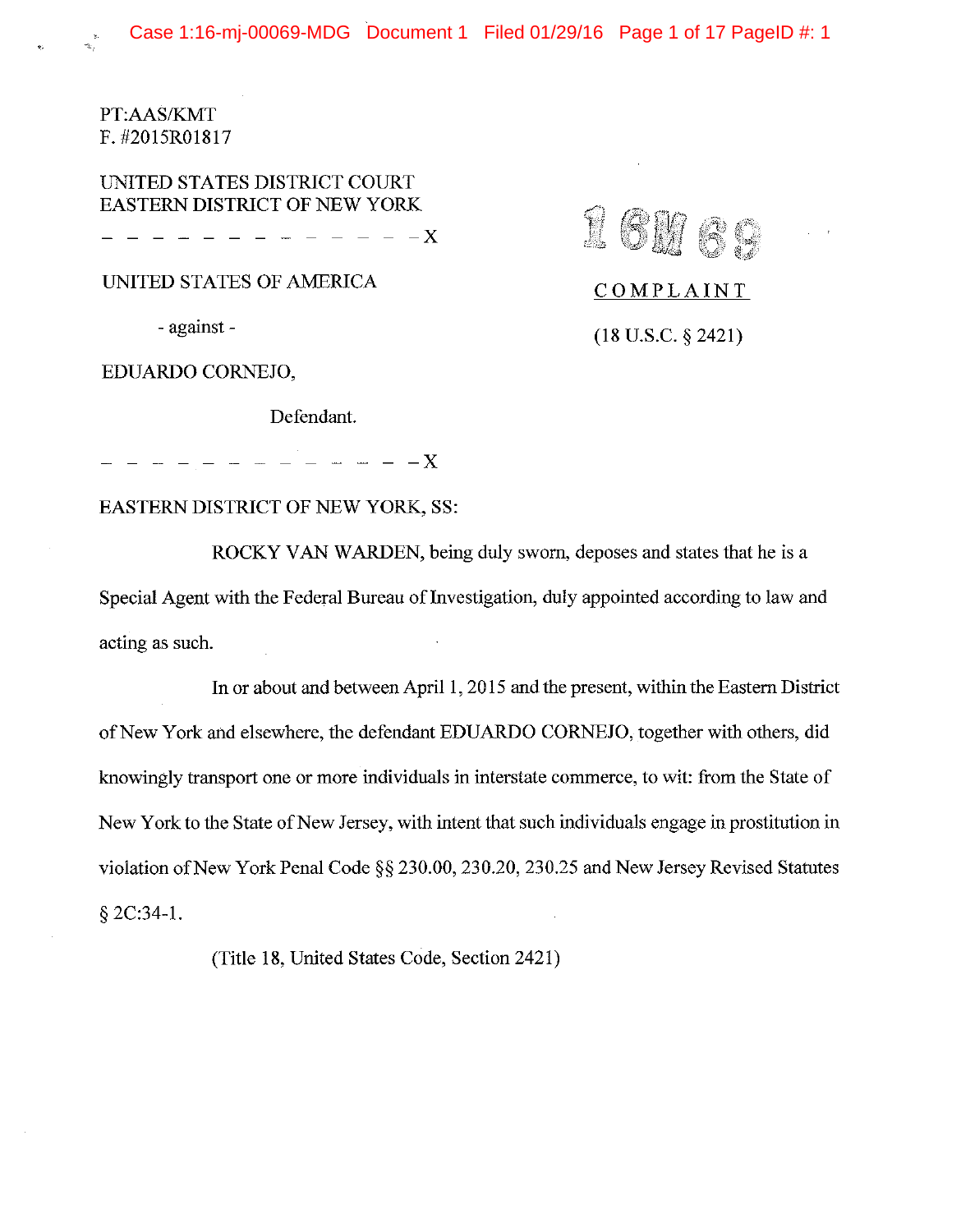The source of your deponent's information and the grounds for his belief are as  $follows:<sup>1</sup>$ 

1. I am a Special Agent with the Federal Bureau of Investigation ("FBI"). and have been since August 2010. I am responsible for, among other things, conducting and assisting in investigations into illegal acts taken by members of law enforcement, including the New York City Police Department ("NYPD"). These investigations are conducted both in an undercover and overt capacity. I have participated in investigations involving search warrants and arrest warrants. As a result of my training and experience, I am familiar with the techniques and methods of operation used by individuals involved in criminal activity to conceal their activities from detection by law enforcement authorities.

 $\overline{2}$ . The facts in this affidavit come from my personal observations, my training and experience, information obtained from other agents and witnesses, information obtained from court-authorized warrants and orders, and other sources.

 $3.$ The investigation has revealed that EDUARDO CORNEJO, who until January 15, 2016 was employed as an officer with the New York City Police Department ("NYPD")<sup>2</sup>, has been using his personal vehicle (the "Cornejo Vehicle") to transport individuals in interstate commerce with intent that such individuals engage in prostitution, in violation of 18 U.S.C. § 2421.

 $\frac{1}{1}$  Because the purpose of this Complaint is to set forth only those facts necessary to establish probable cause to arrest, I have not described all the relevant facts and circumstances of which I am aware.

<sup>&</sup>lt;sup>2</sup> CORNEJO was dismissed from the NYPD because of unrelated conduct.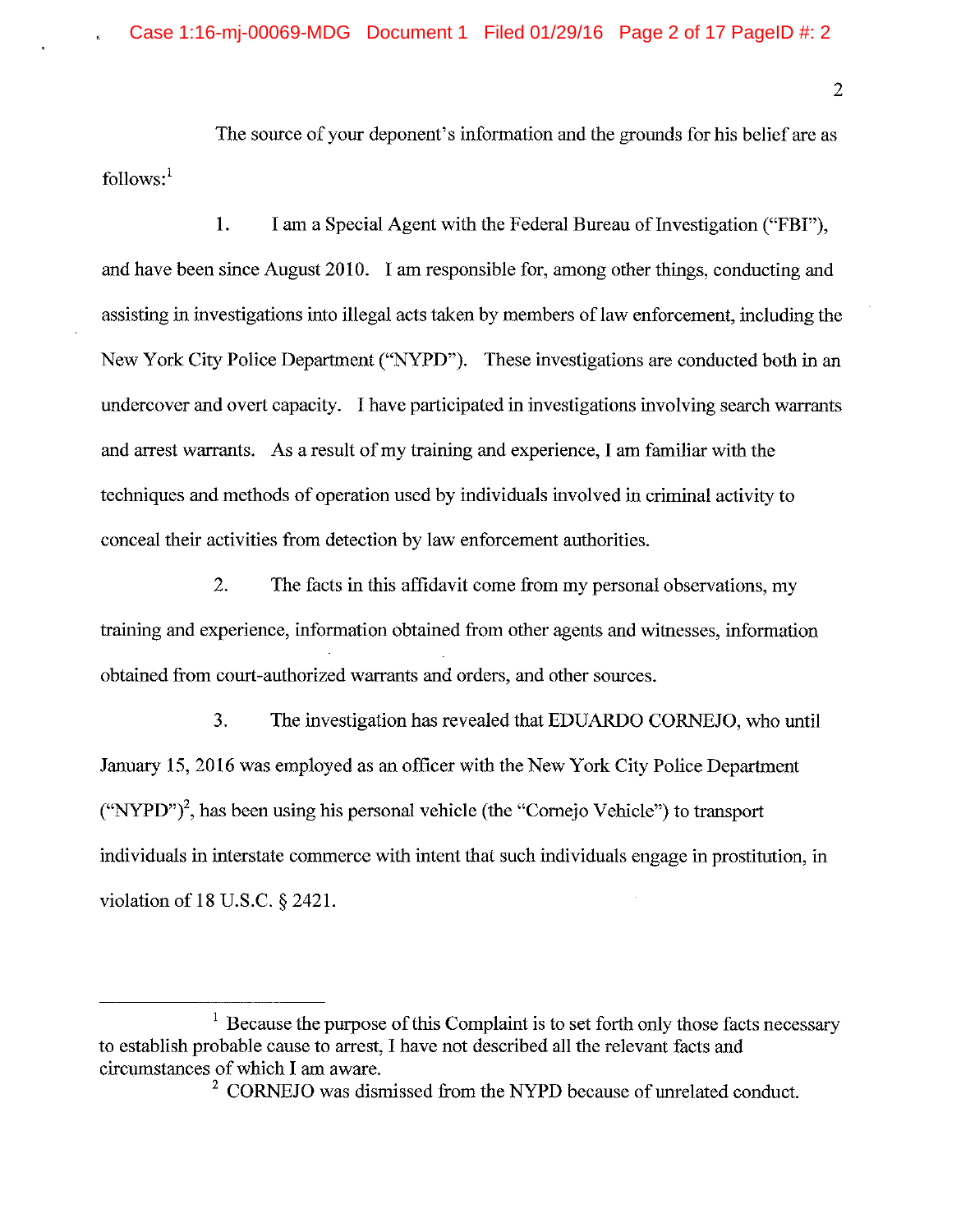$\overline{3}$ 

 $\overline{4}$ . The investigation began after the NYPD received an anonymous tip in late spring of 2015 that CORNEJO was selling the sexual services of a young woman. Subsequently, members of law enforcement began to conduct surveillance on CORNEJO.

 $5.$ During the evening of July 9, 2015, members of law enforcement observed CORNEJO drive the Cornejo Vehicle to a parking lot adjacent to an apartment on Newberry Avenue in Staten Island. The investigation has revealed that CORNEJO rents an apartment on Newberry Avenue (the "Newberry Apartment"). Notably, the Newberry Apartment was not CORNEJO's registered address with the NYPD. After leaving the parking lot on Newberry Avenue, CORNEJO drove the Cornejo Vehicle to a parking lot outside a mall in Staten Island, where he remained with the engine running outside the main entrance for approximately 45 minutes. Immediately before CORNEJO left the parking lot, members of law enforcement observed two young women ("Female 1" and "Female 2") enter the Cornejo Vehicle. Members of law enforcement then curtailed their surveillance of CORNEJO. Utility and cable television records obtained in the investigation show that the Newberry Apartment is used by Female 1.

During the evening of September 22, 2015, members of law enforcement 6. observed CORNEJO drive the Cornejo Vehicle to the vicinity of the Newberry Apartment at approximately 5:41 p.m., where Female 1 and another young woman ("Female 3") entered the Corneio Vehicle. Members of law enforcement observed CORNEJO speaking with Female 1 and Female 3 inside the Cornejo Vehicle. CORNEJO then drove Female 1 and Female 3 in the Cornejo Vehicle to a motel in Fort Lee, New Jersey (the "Fort Lee Motel"). Members of law enforcement observed CORNEJO exit the vehicle and walk to the front desk. Subsequently,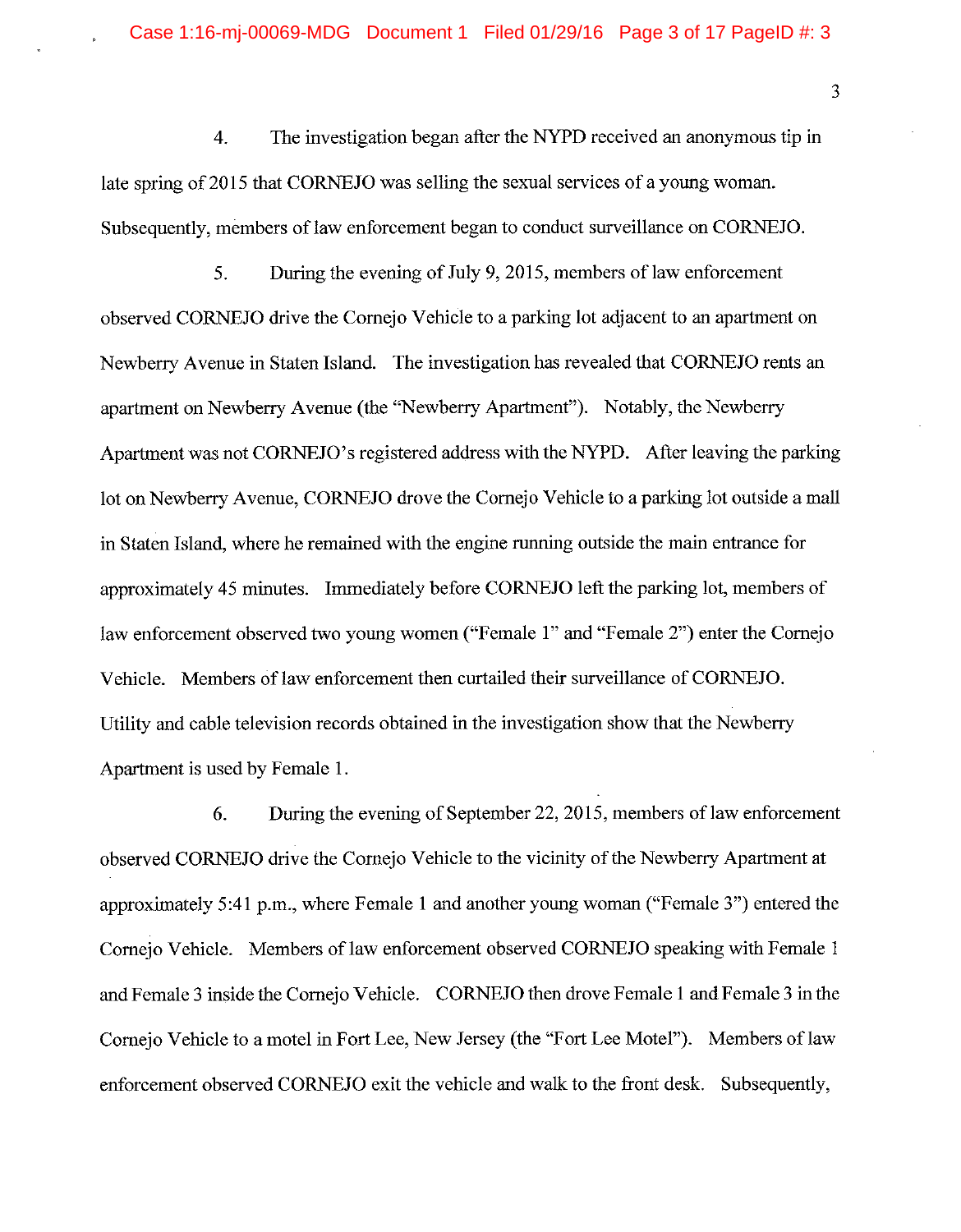$\overline{4}$ 

CORNEJO, Female 1, and Female 3 entered a motel room whose door was visible from the parking lot.

7. During the next approximately two hours, CORNEJO, Female 1, and Female 3 repeatedly entered and exited their room at the Fort Lee Motel, which I understand is indicative of prostitution activity. Members of law enforcement observed what appeared to be a bachelor party in a motel room two doors away from the room used by CORNEJO, Female 1, and Female 3, leading members of law enforcement to believe that the rooms could be connected by an interior door. At approximately 8:35 p.m., CORNEJO, Female 1, and Female 3 entered the Corneio Vehicle and started to drive away. Before they could leave the parking lot, however, a member of law enforcement working in an undercover capacity (hereinafter, a "UC") approached the Cornejo Vehicle and spoke with CORNEJO. When CORNEJO and Female 1 were asked whether they could arrange a bachelor party, they looked at each other before both responding in the negative. Similarly, a UC approached the motel room believed to be hosting a bachelor party and asked the persons present whether they could arrange a bachelor party. The persons present responded in the negative.

8. On or about September 25, 2015, the Fort Lee Motel provided investigating agents with records of rooms rented by CORNEJO. The records revealed that CORNEJO rented rooms at the Fort Lee Motel on the following dates, with the following check in and check out times:

| <b>Check In Time</b> | <b>Check Out Date</b> | <b>Check Out Time</b> |
|----------------------|-----------------------|-----------------------|
| $7:29$ p.m.          | June 4, 2015          | $11:00$ a.m.          |
| 8:40 p.m.            | July 5, 2015          | $11:00$ a.m.          |
|                      |                       |                       |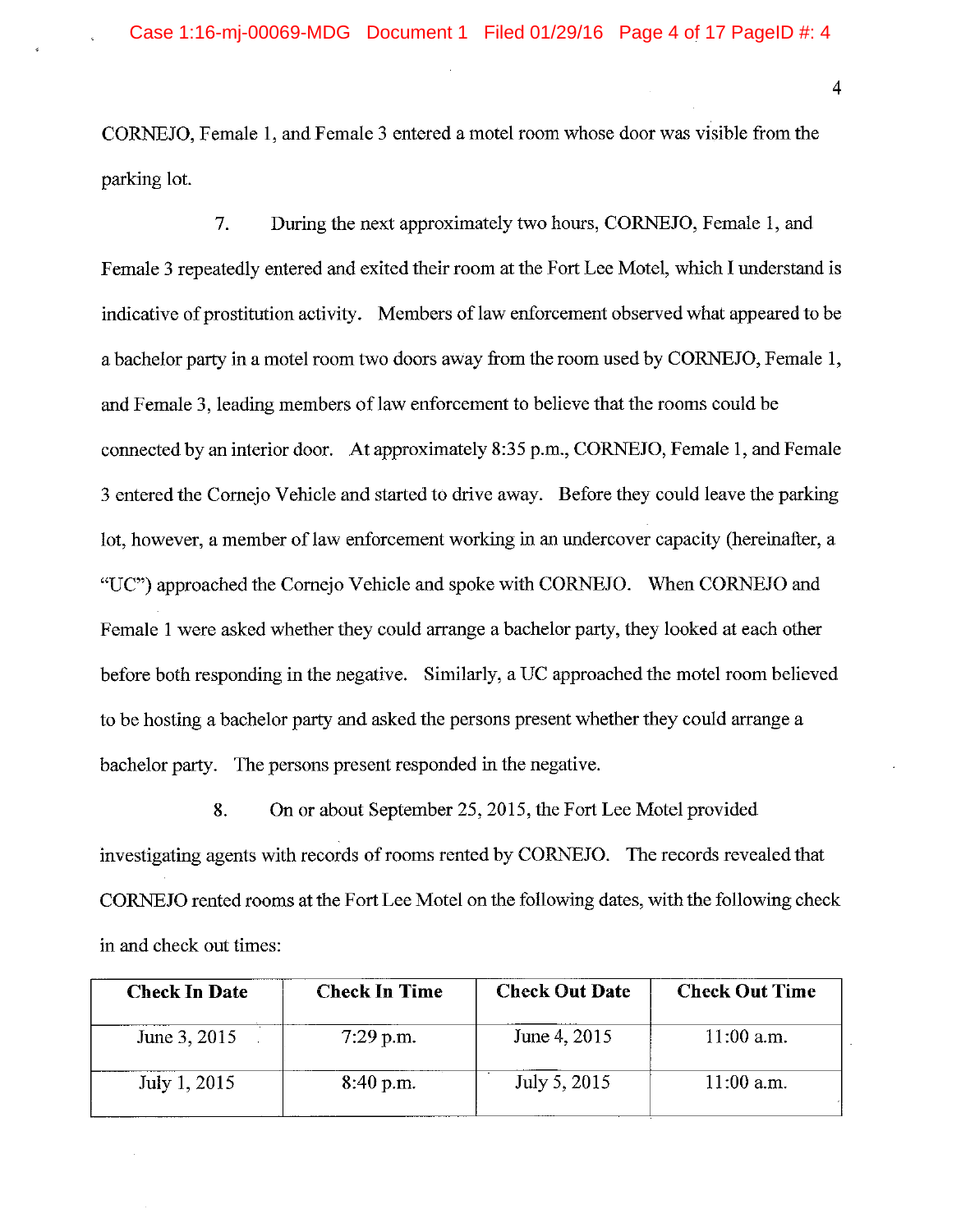| July 16, 2015        | $8:25$ p.m.          | July 18, 2015      | $11:00$ a.m. |
|----------------------|----------------------|--------------------|--------------|
| August 14, 2015      | $10:59 \text{ p.m.}$ | August 16, 2015    | $11:00$ a.m. |
| September 22, $2015$ | $6:26$ p.m.          | September 23, 2015 | $11:00$ a.m. |

Notably, the records from the Fort Lee Motel reveal that all of the check-in times occurred in the early or late evening.

During the evening of October 9, 2015, members of law enforcement 9. observed CORNEJO leave work with the NYPD in the Cornejo Vehicle and drive to the Fort Lee Motel, arriving at approximately 12:50 a.m. the next morning. Members of law enforcement observed that Female 1 and Female 3 were already present at a room in the Fort Lee Motel. CORNEJO, Female 1, and Female 3 repeatedly entered and exited a room at the Fort Lee Motel. A license plate reader showed that the Cornejo Vehicle and a car observed driven by Female 3 on October 9, 2015 (the "Female 3 Car") left the Fort Lee Motel the following morning.

10. Investigating agents ran the license plate of the Female 3 Car through New York State Department of Motor Vehicle Records and observed that a female user of the Female 3 Car had previously provided a cellular telephone with the 917 area code (the "917 Number") as her contact number after an accident. Investigating agents conducted open source searches on the 917 Number and found the 917 Number listed as the contact in multiple ads for escort services. Notably, the Female 3 Car is registered to Female 3's mother.

During the evening of October 15, 2015, members of law enforcement 11. observed CORNEJO leave work with the NYPD in the Cornejo Vehicle and drive to a motel in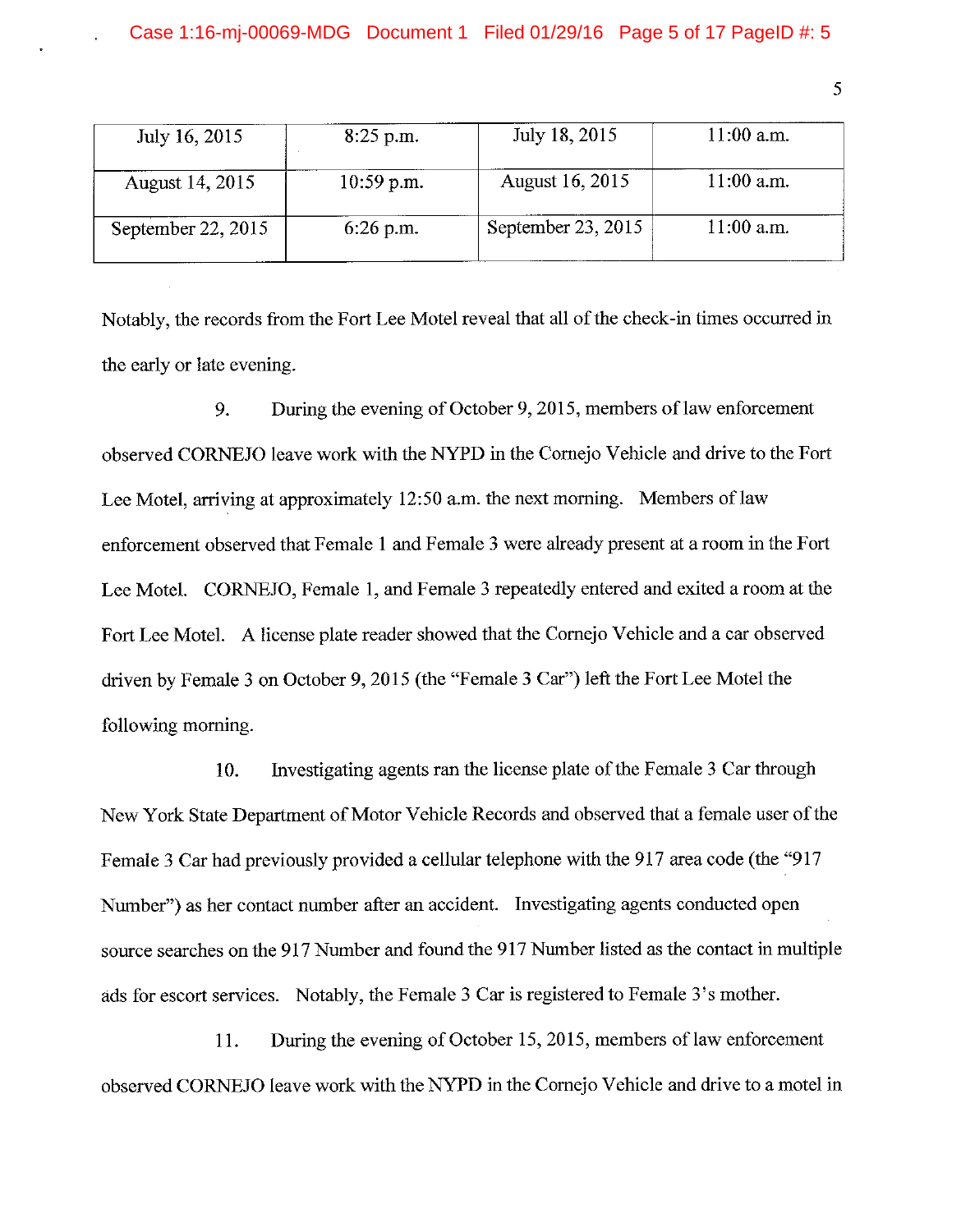East Meadow, Long Island (the "East Meadow Motel"), arriving at approximately 7:37 p.m. Approximately one hour later, CORNEJO, Female 1, and two other young women ("Female 4" and "Female 5") entered the Corneio Vehicle and drove to a bank and a convenience store. During these stops, members of law enforcement observed CORNEJO conversing with the other occupants of the Cornejo Vehicle. They returned to the East Meadow Motel approximately 45 minutes later.

12. CORNEJO, Female 1, Female 4, and Female 5 entered the East Meadow Motel at approximately 9:16 p.m., and CORNEJO returned by himself to the Cornejo Vehicle approximately 7 minutes later. At approximately 9:48 p.m., members of law enforcement observed two unknown males depart the East Meadow Motel, as CORNEJO reentered the East Meadow Motel. Members of law enforcement conducting surveillance could not see which room was being used by CORNEJO or the two unknown males, as the rooms at the East Meadow Motel are accessed from a central lobby.

At approximately midnight, CORNEJO and Female 4 entered the 13. Cornejo Vehicle. At approximately 1:44 a.m., members of law enforcement stopped the Cornejo Vehicle for driving erratically. During the car stop, members of law enforcement observed female attire including thong underwear inside the Cornejo Vehicle. CORNEJO was briefly questioned by members of law enforcement and allowed to leave shortly after the traffic stop.

14. After the car stop, members of law enforcement observed CORNEJO drive Female 5 to the East Meadow Motel at 3:03 a.m., where CORNEJO dropped Female 4 off. Members of law enforcement later observed the Cornejo Vehicle parked in front of a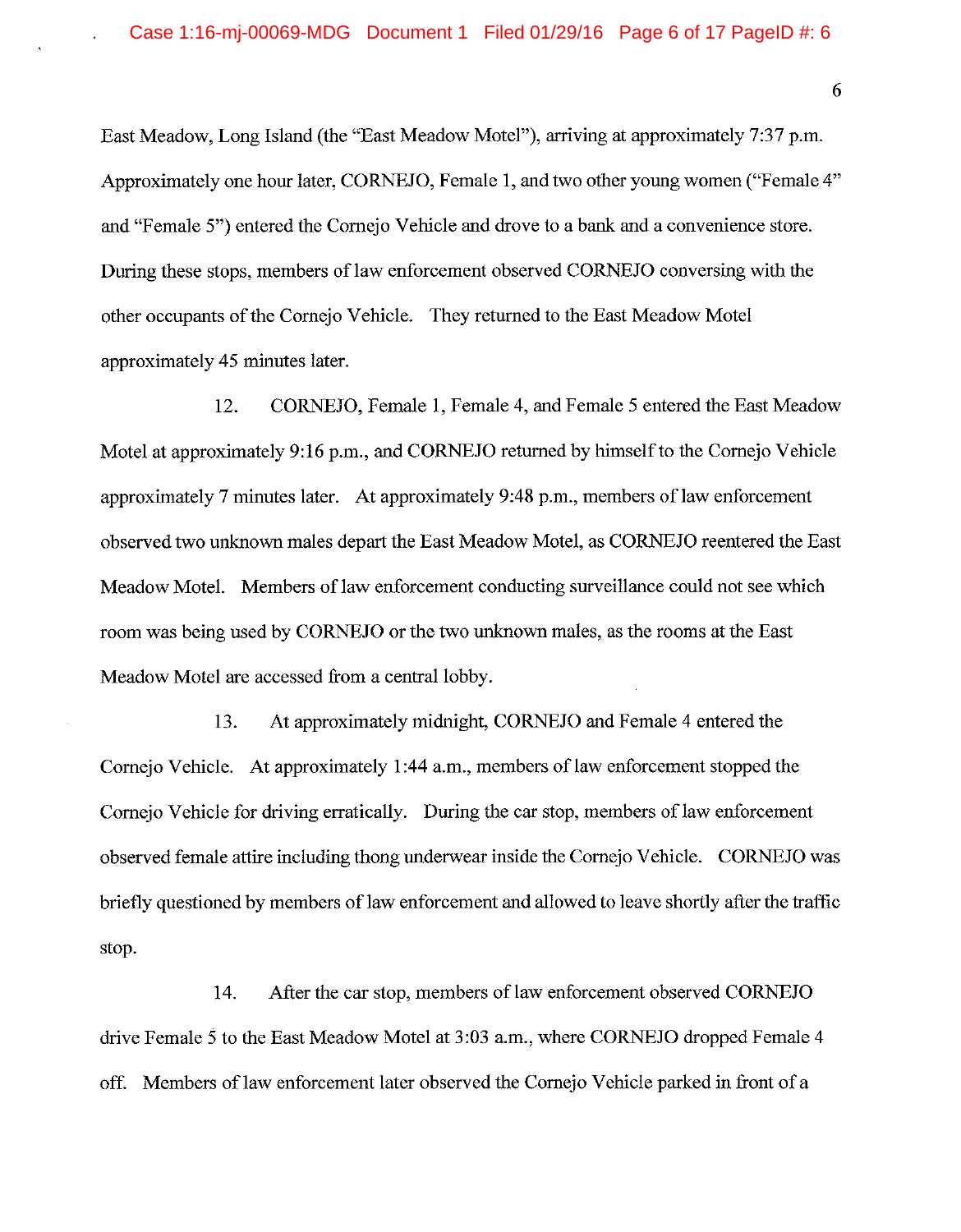motel on Hylan Boulevard in Staten Island, New York (the "Staten Island Motel") at approximately 3:49 a.m. Subsequently, members of law enforcement visited the Facebook page of Female 1 and observed that Female 4 is one of Female 1's Facebook friends.

15. During the evening of October 22, 2015, members of law enforcement observed CORNEJO leave work at the NYPD in the Cornejo Vehicle. However, CORNEJO drove erratically, and members of law enforcement were unable to maintain surveillance.

16. During the evening of November 5, 2015, members of law enforcement observed CORNEJO leave work at the NYPD in the Cornejo Vehicle and take the same route he had taken on October 22, 2015, when members of law enforcement were unable to maintain surveillance. At approximately 7:10 p.m., CORNEJO drove to the Far Rockaway section of Queens and retrieved an unknown female ("Female 7"). CORNEJO and Female 6 drove in the Cornejo Vehicle to another location in Far Rockaway, where Female 6 retrieved what appeared to be an overnight bag. CORNEJO and Female 6 then drove in the Cornejo Vehicle to a motel in Secaucus, New Jersey (the "Secaucus Motel"), arriving there at approximately 8:47 p.m. Members of law enforcement observed that Female 1 was already present at the Secaucus Motel when CORNEJO and Female 6 arrived.

During the late evening of November 5 and the early morning of 17. November 6, 2015, CORNEJO, Female 1, and Female 6 repeatedly entered and exited a room at the Secaucus Motel. On at least one occasion, members of law enforcement observed CORNEJO and Female 6 conversing inside the Cornejo Vehicle as they waited for men to arrive to meet with Female 1.

 $\overline{7}$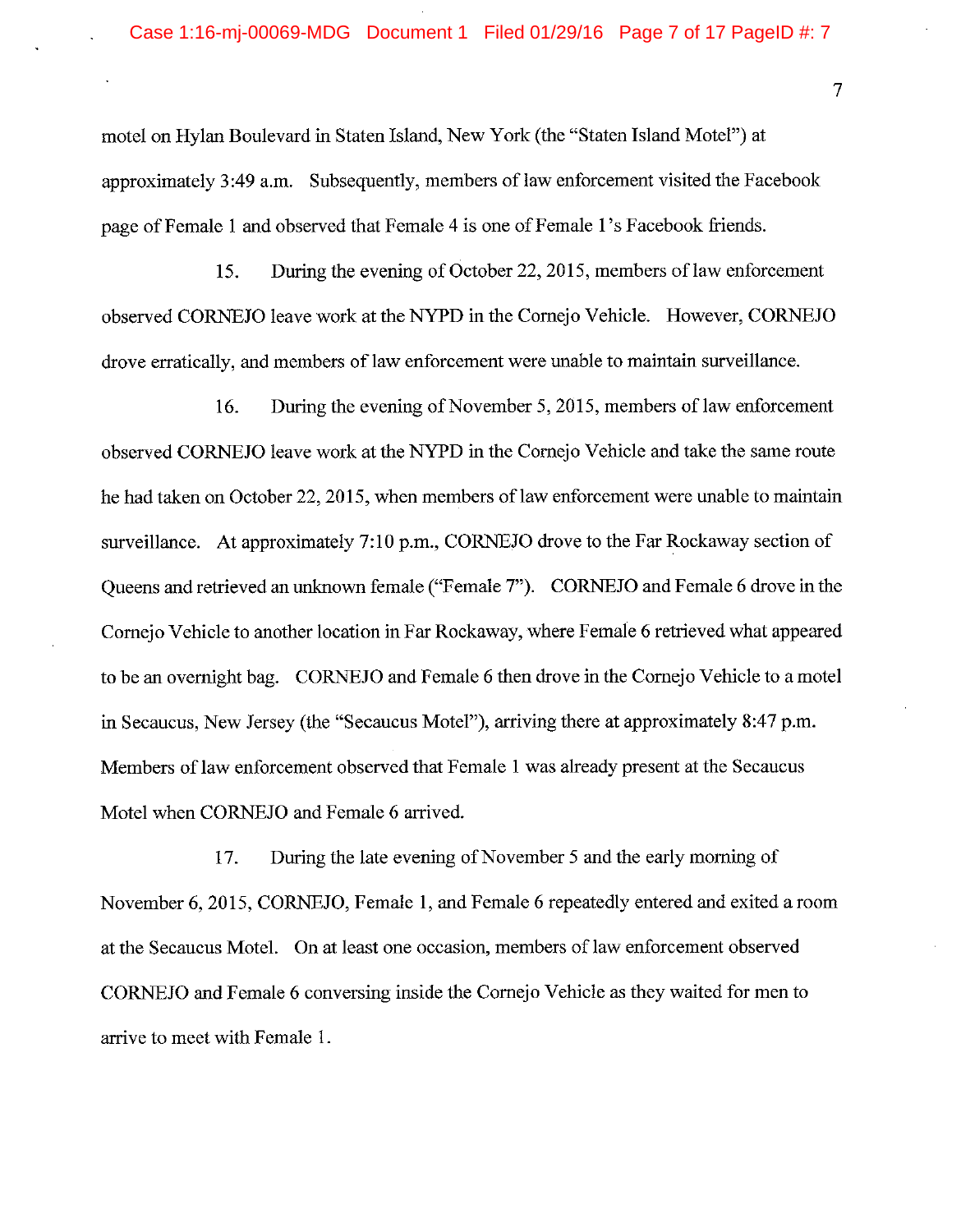8

18. Additionally, members of law enforcement observed two different unknown males enter and exit the same room used by CORNEJO, Female 1, and Female 6. For example, CORNEJO, Female 1, and Female 6 entered the room at approximately 2:00 a.m. At approximately 2:06 a.m., CORNEJO exited the room and entered the Cornejo Vehicle. At approximately 2:10 a.m., one of the unidentified males entered the room and, at approximately 2:28 a.m., left the room.

19. While CORNEJO, Female 1, and Female 6 were at the Secaucus Motel, investigating agents searched through online classified ads for escort services and located an ad offering escort services in the Secaucus area with a contact number with a 516 area code (the "516 Number"). The ad was for two women whose photographs appeared to be those of Latina women. Though the ads did not include full images of the women's faces, they sufficiently depicted the women's bodies and body types and included enough details for the investigating agents to conclude that they resembled Female 1 and Female 6. A UC texted the 516 Number, and received in response an offer to meet for an hour for \$200. The 516 Number indicated that the meeting location would be the Secaucus Motel. The UC, however, did not consummate the meeting.

20. During the evening of November 13, 2015, members of law enforcement conducting surveillance observed CORNEJO leave work at the NYPD in the Cornejo Vehicle and drive to a building in the Bronx, where he retrieved two women ("Female 7" and "Female 8"). CORNEJO then drove Female 7 and Female 8 to the Staten Island Motel, arriving there at approximately 8:37 p.m. Members of law enforcement conducting surveillance observed CORNEJO, Female 7, and Female 8 all enter a room at the Staten Island Motel. CORNEJO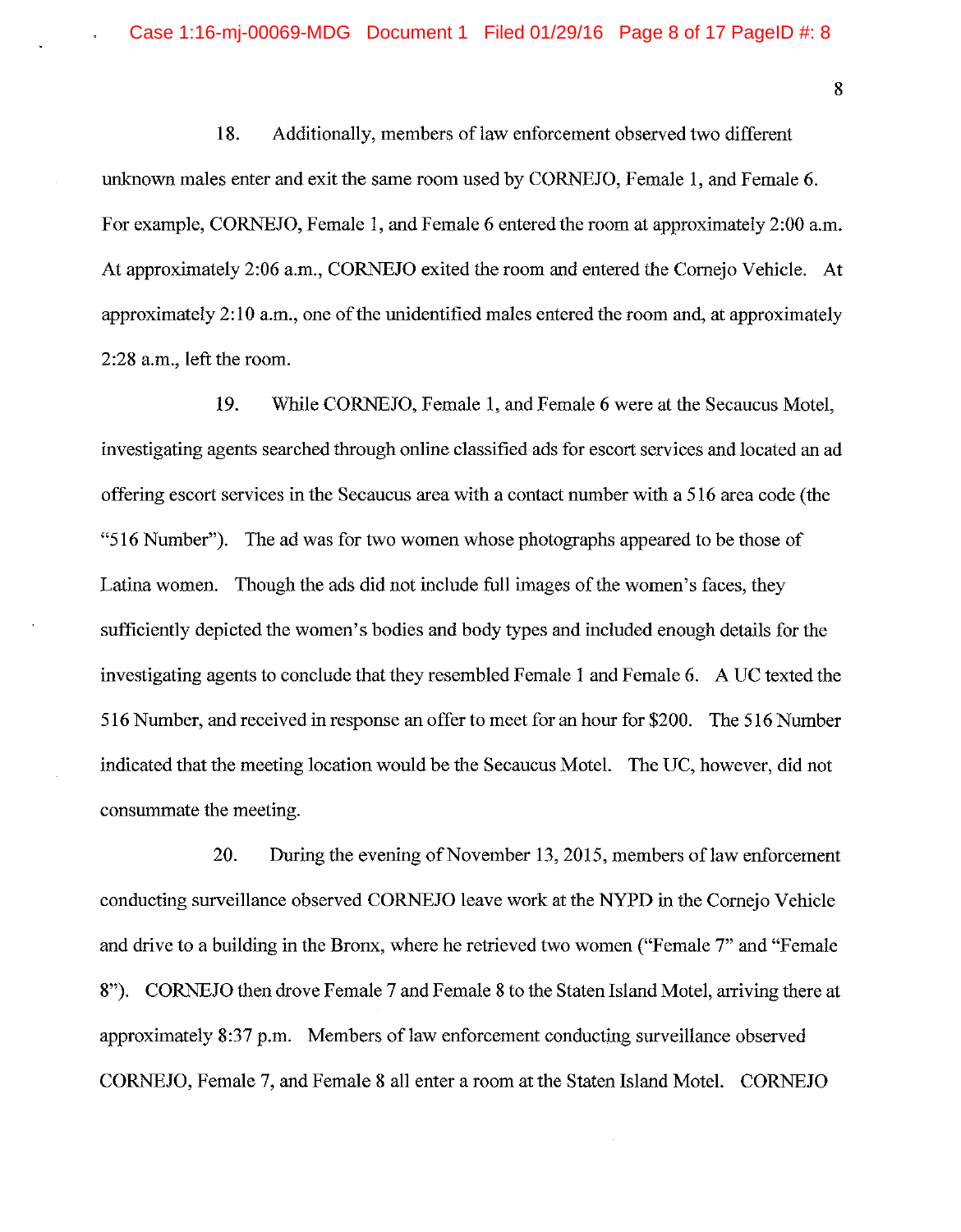and Female 8 left the room at approximately 9:32 p.m. and drove away in the Cornejo Vehicle. However, members of law enforcement conducting surveillance did not observe Female 7 leaving the room of the Staten Island Motel that night.

21. Subsequently, members of law enforcement retrieved account details for Female 1 from the Secaucus Motel, which reflected that Female 1 had stayed at the Secaucus Motel on various dates during November and December 2015. In particular, the Secaucus Motel provided members of law enforcement with surveillance video from November 14, 2015 at approximately 11:30 a.m., showing CORNEJO entering the Secaucus Motel and checking in at the front desk. The records provided by the Secaucus Motel showed that Female 1 stayed at the Secaucus Motel from November 13 through November 15, 2015.

During the evening of November 19, 2015, members of law enforcement 22. conducting surveillance observed CORNEJO leave work at the NYPD in the Cornejo Vehicle and drive to a building in the Bronx, where he retrieved Female 8 and another unidentified woman ("Female 9"), who entered the Cornejo Vehicle and began to speak with CORNEJO. After making several stops, CORNEJO, Female 8, and Female 9 arrived at a motel in the Bronx (the "Bronx Motel") at approximately 8:16 p.m. Members of law enforcement conducting surveillance observed CORNEJO exit the Cornejo Vehicle, enter the office of the Bronx Motel, and leave the office with a key in his hand. CORNEJO, Female 8, and Female 9 then drove to a restaurant and a drug store, before returning to the Bronx Motel at approximately 10:35 p.m. During these stops, members of law enforcement conducting surveillance observed CORNEJO conversing inside the Cornejo Vehicle. Shortly after CORNEJO, Female 8, and Female 9 were observed entering a room at the Bronx Motel, surveillance concluded. Subsequently,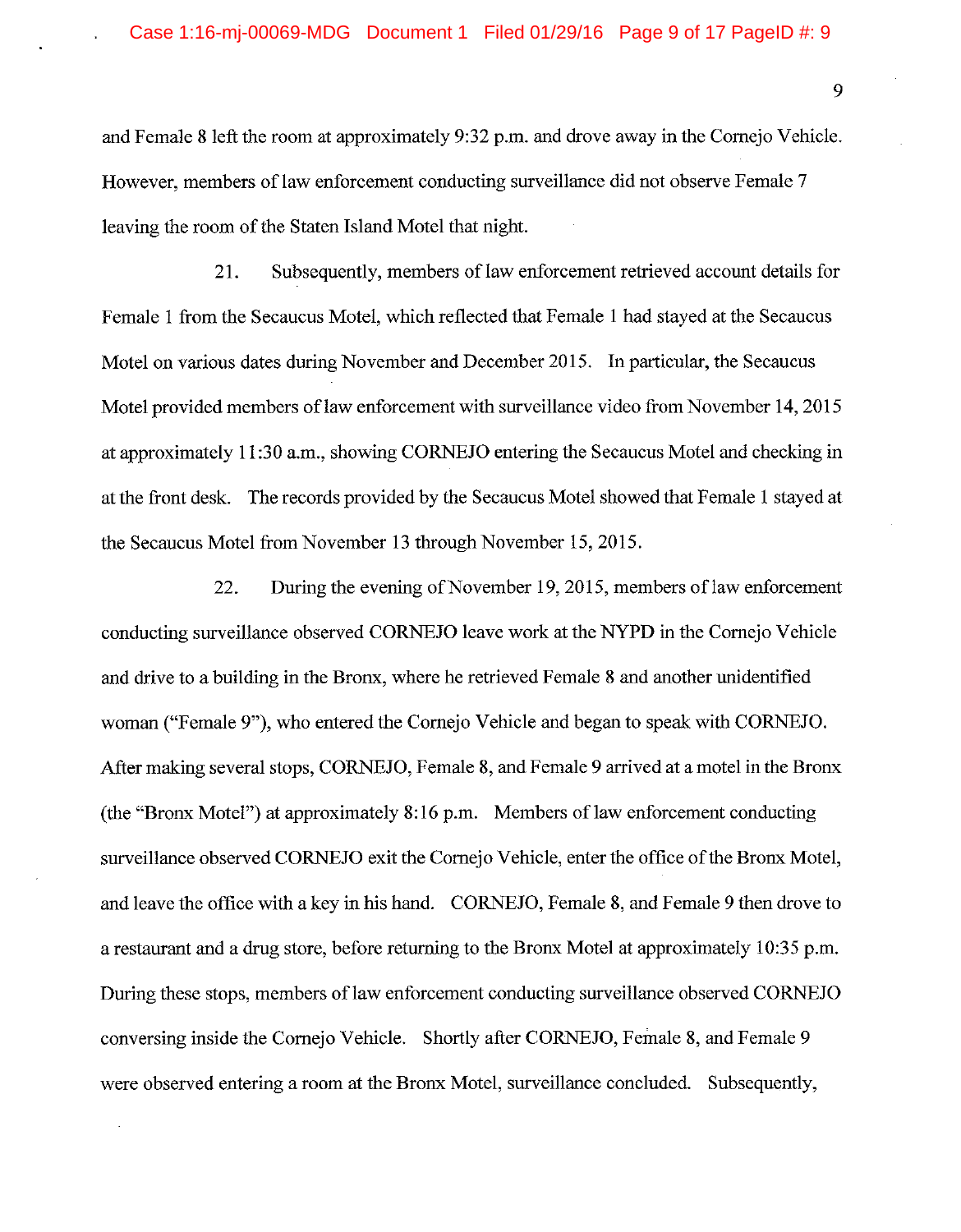members of law enforcement visited Female 1's Facebook page and observed that Female 8 is Female 1's Facebook friend. Similarly, they observed that Female 9 is Female 8's Facebook friend.

During the afternoon of November 28, 2015, members of law 23. enforcement conducting surveillance observed CORNEJO leave his residence in the Cornejo Vehicle and drive to New Jersey, where he retrieved Female 1 at approximately 12:50 p.m. CORNEJO then drove Female 1 in the Cornejo Vehicle to the East Meadow Motel, arriving there at approximately 2:05 p.m. CORNEJO entered the office and obtained keys for a room. Female 1 and CORNEJO then entered a motel room together. At approximately 2:33 p.m., CORNEJO exited the motel room and returned to the Cornejo Vehicle. Approximately 2 minutes later, an unknown male entered the motel room that CORNEJO had just left. At approximately 3:46 p.m., the unknown male left the East Meadow Motel and drove away. After the unknown male had left the parking lot of the East Meadow Motel, CORNEJO stepped out of the Cornejo Vehicle and returned to the motel room. Surveillance was thereafter discontinued.

On December 5, 2015, members of law enforcement conducting 24. surveillance observed CORNEJO drive the Cornejo Vehicle to the East Meadow Motel, together with two unknown females ("Female 10" and "Female 11"). While CORNEJO, Female 10, and Female 11 were at the East Meadow Motel, investigating agents searched through online classified ads for escort services and located an ad offering escort services in the East Meadow area with the 516 Number as the contact number. The ad was for two women whose photographs appeared to be those of Latina women and appeared to contain images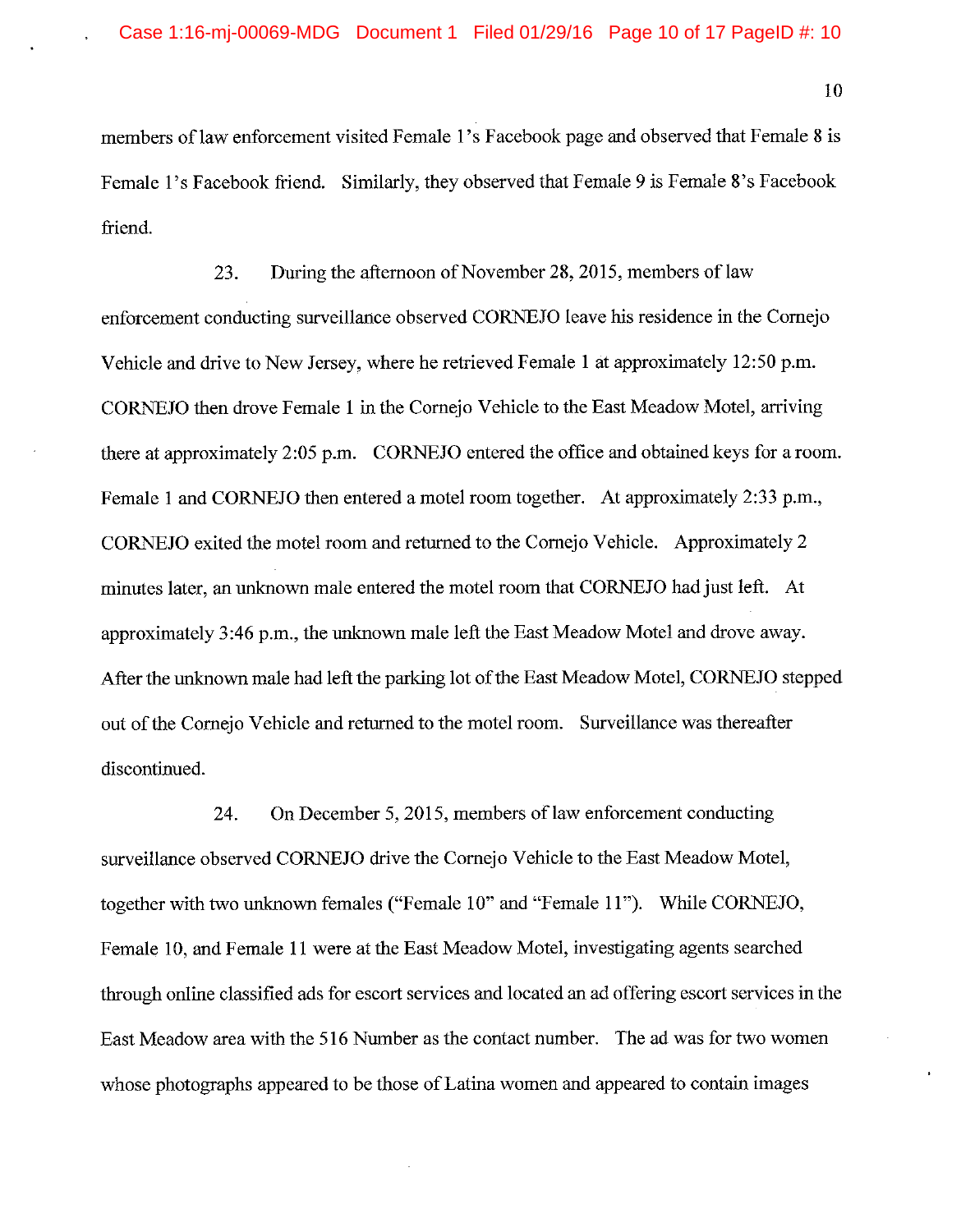$11$ 

previously observed in ads used by CORNEJO's prostitutes. A UC called the 516 Number in a recorded conversation, and spoke with a woman about the cost of engaging in specific sexual acts with the woman. In response to questions from the UC, the woman indicated that the cost would be \$100 for 15 minutes, \$150 for 30 minutes, and an additional \$50 for "going down." Based on my training and experience, my knowledge of the investigation and the context of this phone call, I believe that the woman used the phrase "going down" to refer to oral sex. At the conclusion of the call, the investigating agent agreed to meet with the woman later that day.

25. That afternoon, members of law enforcement observed CORNEJO, Female 10, and Female 11 depart the East Meadow Motel in the Cornejo Vehicle and run some errands at a mall. A UC then sent text messages to the 516 Number regarding the meeting that day. Later, while driving adjacent to the Cornejo Vehicle, a UC called the 516 Number. This call was recorded. In this conversation, the member of law enforcement reiterated that he was interested in engaging in oral sex with the female on the line. The woman in the conversation indicated that she was returning to a motel and would text its location. The member of law enforcement then received a text message containing the address of the East Meadow Motel.

26. Members of law enforcement observed Female 10 speaking on the phone at the same time as the UC was having the conversation described in paragraph 25, above. Female 10 was inside the Cornejo Vehicle during the conversation and she hung up the phone the same time that the UC's conversation ended. Members of law enforcement then observed CORNEJO and Female 10 engage in oral discussions inside the Cornejo Vehicle as they drove

<sup>&</sup>lt;sup>3</sup> All quoted language in this affidavit is based on draft translations and transcripts, which are subject to change.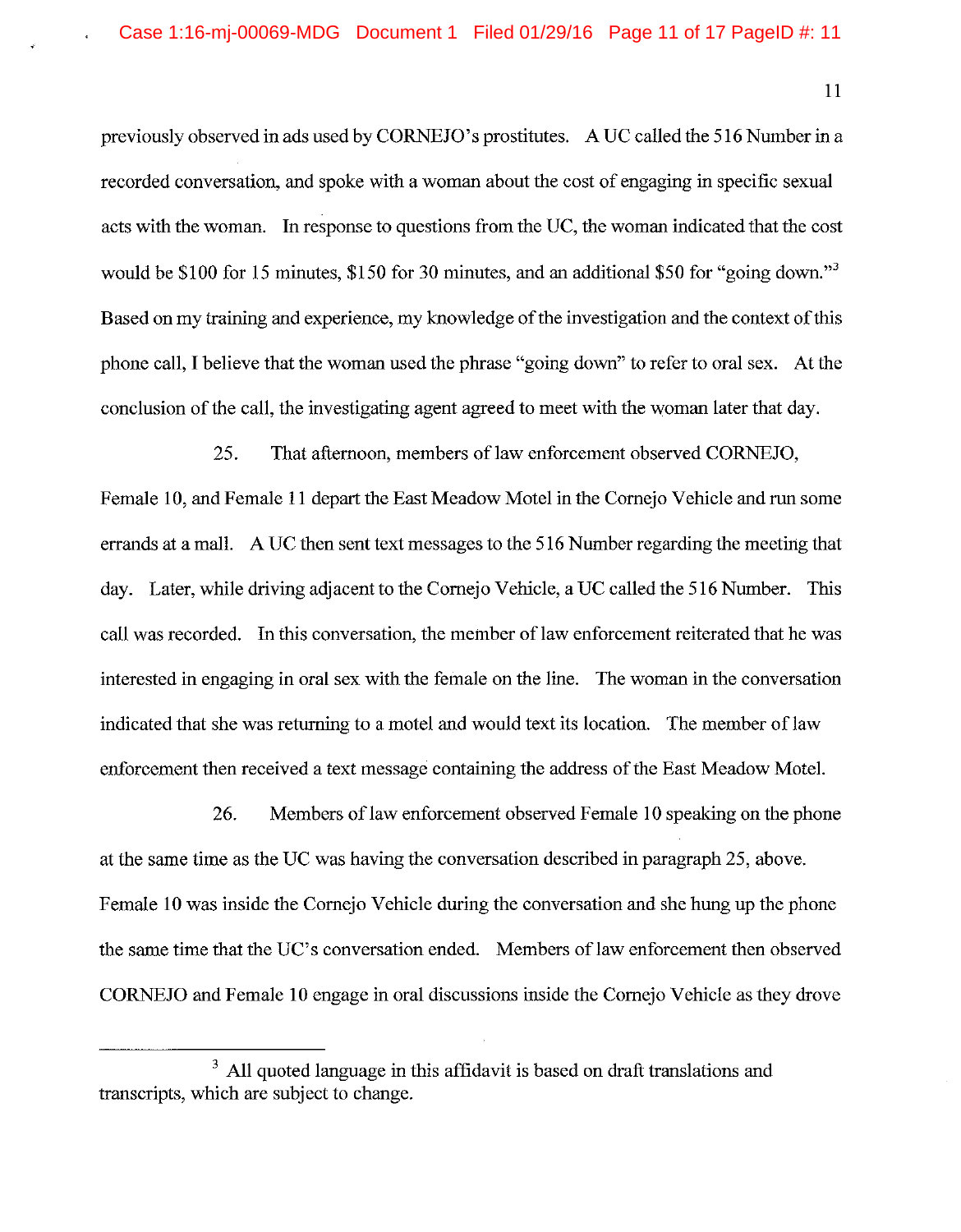in the direction of the East Meadow Motel. Based on the above, I believe that Female 10 participated in the communications over the 516 Number described above. I further believe that, in the oral conversation in the Cornejo Vehicle that could not be overheard, CORNEJO and Female 10 discussed prostitution activity.

27. On January 3, 2016, investigating officers discovered online classified ads for escort activity featuring a photograph depicting Female 7. The online advertisement said that Female 7 would be working at the Staten Island Motel. Investigating officers were aware that CORNEJO and prostitutes associated with CORNEJO had previously used the Staten Island Motel to engage in prostitution activity, so investigating officers traveled to that location to conduct surveillance. Once at the Staten Island Motel, investigating officers spoke to the hotel manager, who informed the officers that a white female and a black female had checked into a room at the hotel earlier that day. The manager showed investigating agents the Connecticut identification card provided by the white female at the time of check-in, which identified Female 7 and contained her photographic image.

28. Members of law enforcement then conducted surveillance in the vicinity of the Staten Island Motel, during which they observed the Cornejo Vehicle enter the parking lot and park at approximately 4:45 p.m. Because of the way the parking lot of the Staten Island Motel is configured and the tinted windows on the Cornejo Vehicle, members of law enforcement were not able to see who was driving the Cornejo Vehicle without creating a significant risk that they would be detected by the individual driving the Cornejo Vehicle. Members of law enforcement were, however, able to observe the full license plate of the Cornejo Vehicle, and, using a law enforcement database, they confirmed that the license plate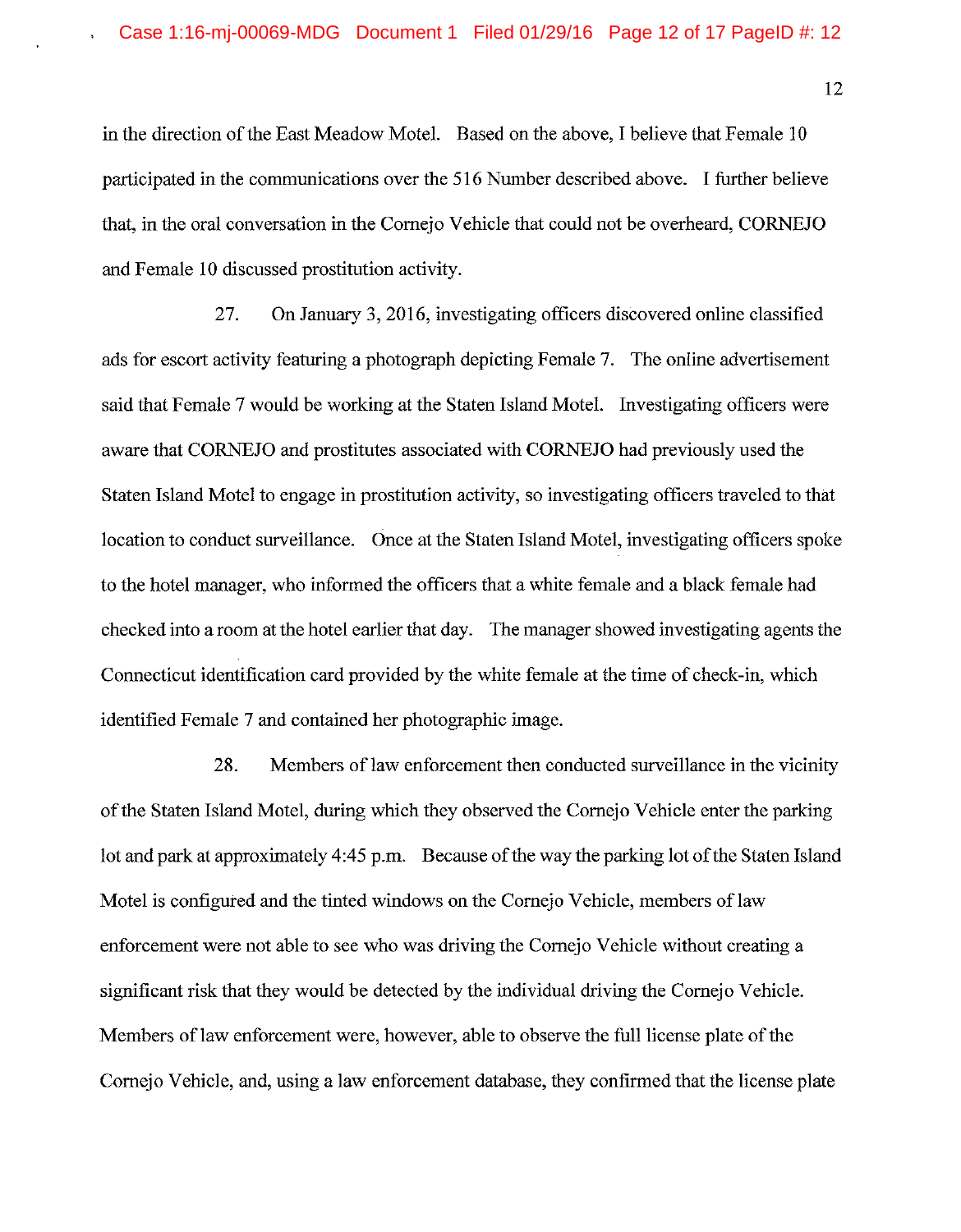was still registered to CORNEJO as of January 3, 2016. In addition, I am aware that in the course of this investigation, members of law enforcement conducting surveillance on CORNEJO and the Cornejo Vehicle have not observed anyone other than CORJENJO driving the Cornejo Vehicle. Accordingly, there is probable cause to believe that CORNJEO was the individual driving the Cornejo Vehicle on January 3, 2016.

During the surveillance, members of law enforcement observed Female 8 29. exit the Staten Island Motel and approach the passenger side of the Cornejo Vehicle. Members of law enforcement observed that the passenger side window of the Cornejo Vehicle was open and they observed Female 8 lean toward the vehicle and engage in an oral conversation with the individual inside the Cornejo Vehicle, likely CORNEJO. The officers conducting surveillance were not able to hear the conversation, but I believe Female 7 and CORNEJO were discussing prostitution activity. Shortly thereafter, officers conducting surveillance left the parking lot of the Staten Island Motel to avoid being detected by the CORNEJO or Female 7, and parked approximately a block away. From that vantage point, the officers were not able to see whether Female 7 entered the Cornejo Vehicle or returned to the motel after the conversation at the Cornejo Vehicle.

As officers continued their surveillance in the vicinity of the Staten Island 30. Motel, a UC called the 516 Number associated with the online classified ad discussed in paragraph 19 at approximately 6 p.m. The telephone call was recorded. A woman answered the phone and the UC asked for her rates. The woman replied that she charged \$100 for 30 minutes or \$150 for 60 minutes. The UC then began to ask about specific sex acts, at which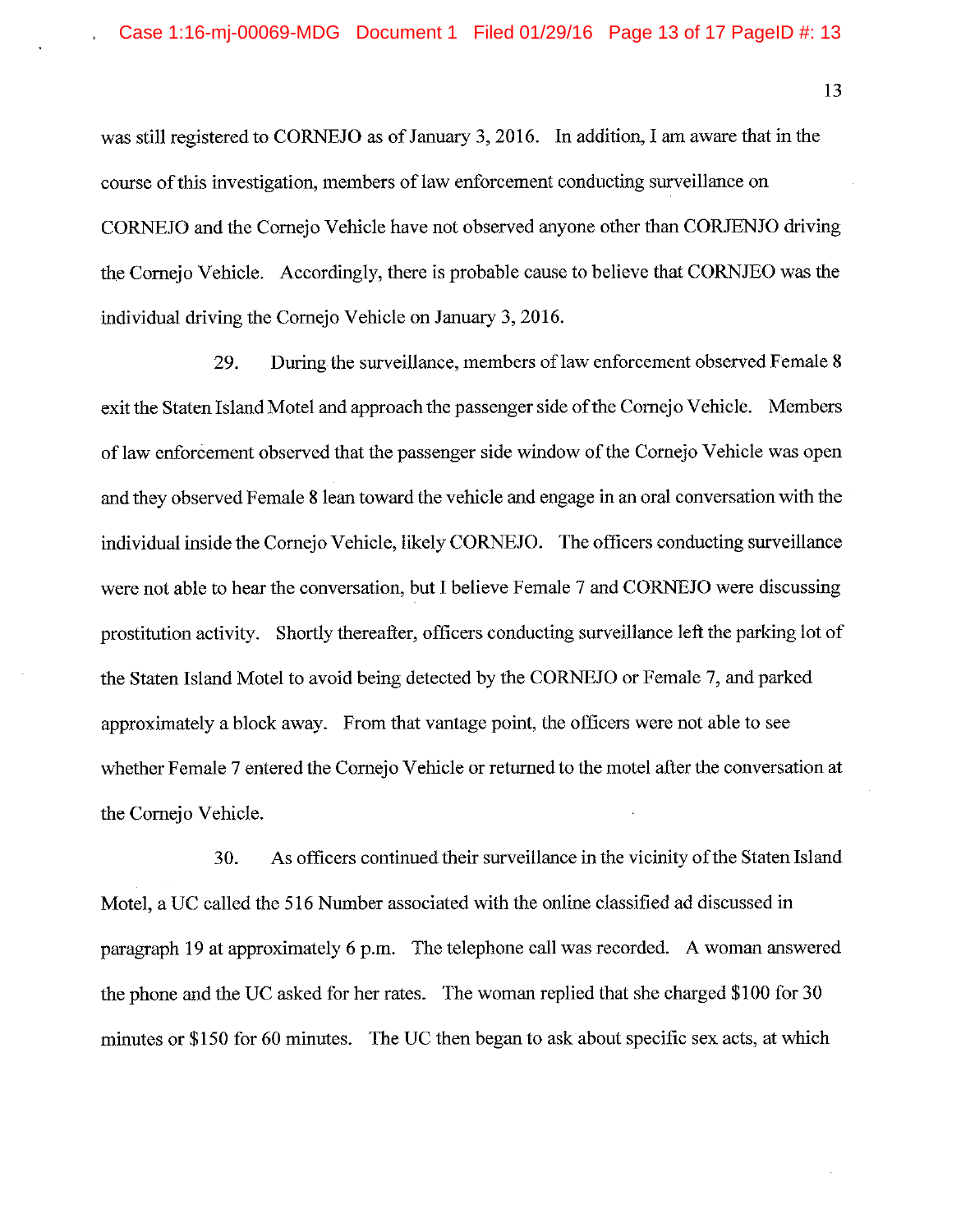$14$ 

time the woman abruptly hung up. The UC called back and again began to ask about specific sex acts, and the woman again abruptly hung up.

31. On January 11, 2016, the Honorable Ann M. Donnelly, United States District Judge for the Eastern District of New York, authorized law enforcement agents to install a Title III listening device in the Cornejo Vehicle for a period of 30 days. See 16-misc-0070 (AMD). On the same date, the Honorable Cheryl L. Pollak, United States Magistrate Judge for the Eastern District of New York, authorized law enforcement to install a tracking device on the Cornejo Vehicle for a period of 30 days. See 15-misc-2374.<sup>4</sup> The tracking device was installed in the Cornejo Vehicle on or about January 12, 2016 and the listening device was installed on or about January 14, 2016.

32. During the monitoring period, agents intercepted oral communications made by CORNEJO and others present in and in the vicinity of the Cornejo Vehicle during which they discussed, in sum and substance, the fact that the women transported by CORNEJO were engaging in prostitution activity. Below is a summary of some of the intercepted oral communications.

33. On January 14, 2016 at approximately 8:59 p.m., CORNEJO, while inside the Cornejo Vehicle, spoke on the phone with an unknown person. In pertinent part, CORNEJO stated, "I had the girls in Long Island, but they in Huntington." Based on the

<sup>&</sup>lt;sup>4</sup> The Honorable Roanne L. Mann, United States Magistrate Judge for the Eastern District of New York previously authorized the installation of a tracking device in the Cornejo Vehicle. However, due to operational security concerns, the device was not installed pursuant to this initial authorization.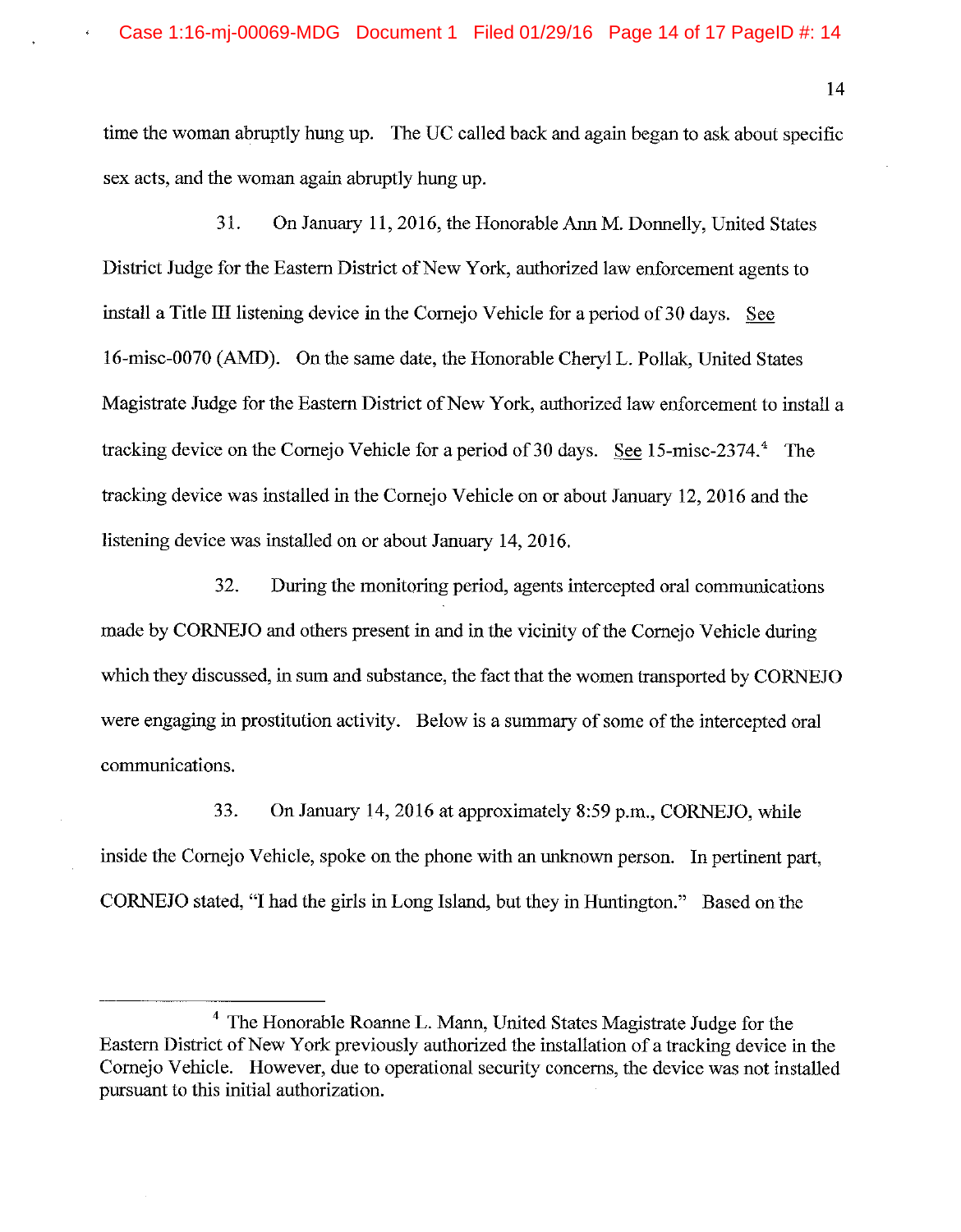investigation to date. I believe that "girls" refers to prostitutes employed and transported by CORNEJO.

34. On January 21, 2016 at approximately 2:56 p.m., CORNEJO, while inside the Cornejo Vehicle with three unknown females, asked an unknown female, "Who is going to fuck you today?" At approximately 3:03 p.m., an unknown female told another unknown female, "I'm Brianna's friend, you know me as Amy." Notably, members of law enforcement have located ads in Backpage.com for "Amy" and "Briana" who are believed to be prostitutes employed by CORNEJO.<sup>5</sup>

35. Also on January 21, 2016, at approximately 3:21 p.m., while CORNEJO was still inside the Corneio Vehicle with three unknown females, an unknown female referred to the Rockville Centre Motel as follows: "It's now run down, it's nice outside." Later, she added, "I was just saying maybe we should post an ad [inaudible] it like fuck that, I'm trying to make that money." Also at approximately 3:21 p.m., an unknown female asked, "How many" times are we working in the room in the middle of a date and niggas is walking in our room, and we are dumping off the guy like wait?" At approximately 3:23 p.m., an unknown female stated, "I had asked my date that came like what, I told him to book the motor lodge."

36. Also on January 21, 2016, at approximately 10:11 p.m., CORNEJO, while inside the Cornejo Vehicle stated, "The girls is at the [Rockville Centre Motel] so it nice and clean, it's picking up now it was alright last night." Two minutes later, CORNEJO stated,

 $5$  Backpage.com is a classified advertising website. Based on my training, experience, my knowledge of this investigation and information provided to me by other members of law enforcement. I am aware that Backpage.com is used by individuals to advertise the sale of lawful goods and services and also by individuals engaged in prostitution to advertise their unlawful services.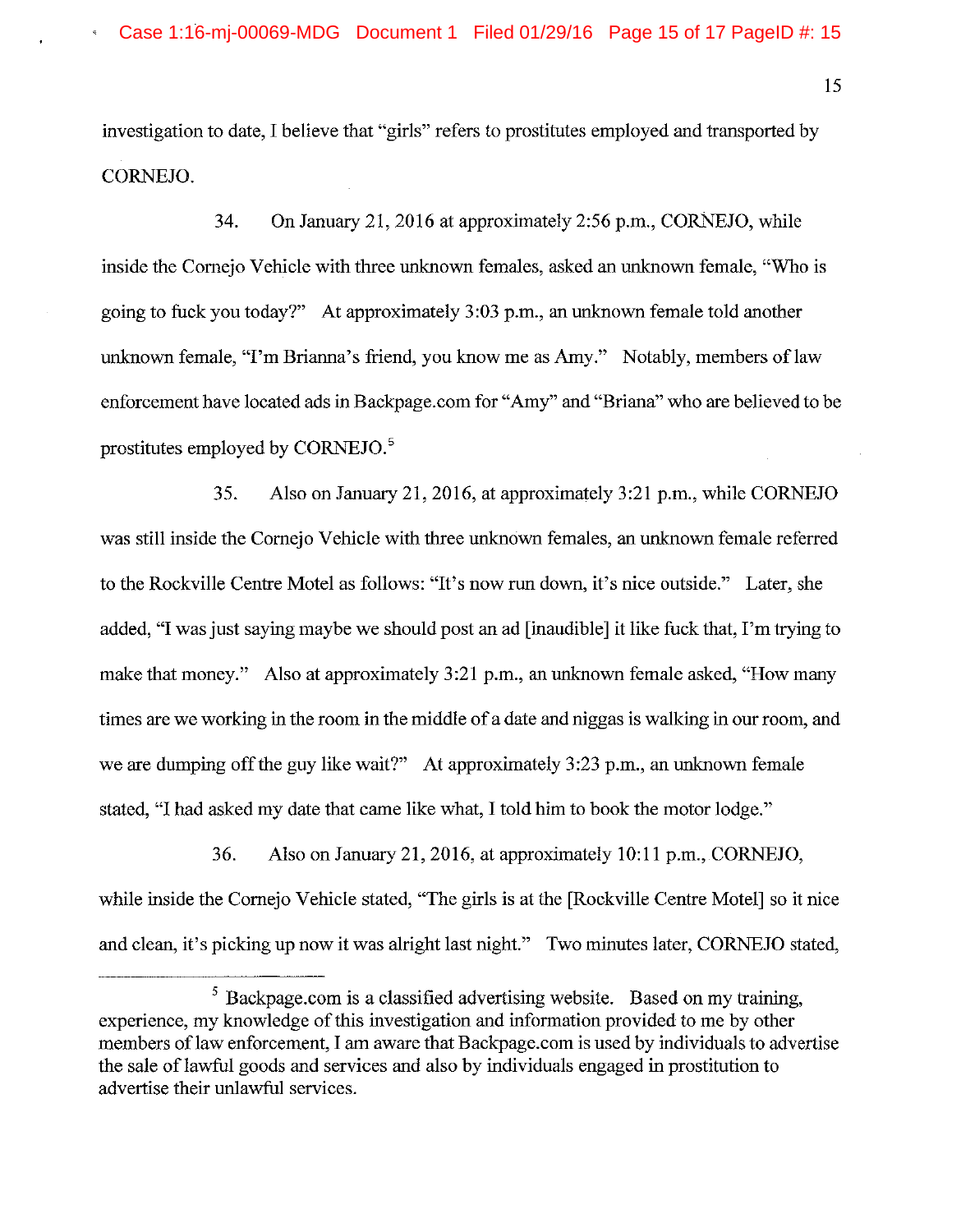"That might make it hot though, standing outside with a bunch of girls... They're going to know what's up real quick." I believe that CORNEJO was referring to avoiding detection by law enforcement ("That might make it hot").

37. On January 22, 2016 at approximately 9:55 a.m., an unknown female. while inside the Cornejo Vehicle, stated on the phone, "I'm not in Staten Island right now so I can't roll over there, send me a picture." I believe the unknown female was soliciting a client ("I can't roll over there, send me a picture."). At the time of this call, CORNEJO was inside the Cornejo Vehicle.

38. On January 22, 2016 at approximately 11:37 a.m., while inside the Cornejo Vehicle, CORNEJO told an unknown female, "They both made like 400 bucks . . . I go for 60-40, and then they count it." I believe that CORNEJO was referring to the manner in which he splits proceeds with prostitutes he employs. At approximately  $1:30$  p.m., CORNEJO told an unknown female, "I didn't take you because you were working; you were working."

39. Similarly, the tracking device shows that the Cornejo Vehicle was in the vicinity of various hotels or motels in Staten Island and Long Island, including the Rockville Centre Motel and the Staten Island Motel, on the following dates: January 13, 2016, January 15, 2016, January 16, 2016, January 17, 2016, January 18, 2016, January 20, 2016, January 21, 2016, January 22, 2016, and January 26, 2016. I believe that this pattern of travel activity, which includes numerous afternoon and evening visits to hotels and motels, is consistent with transporting women to engage in prostitution.

WHEREFORE, your deponent respectfully requests that the defendant EDUARDO CORNEJO be dealt with according to law.